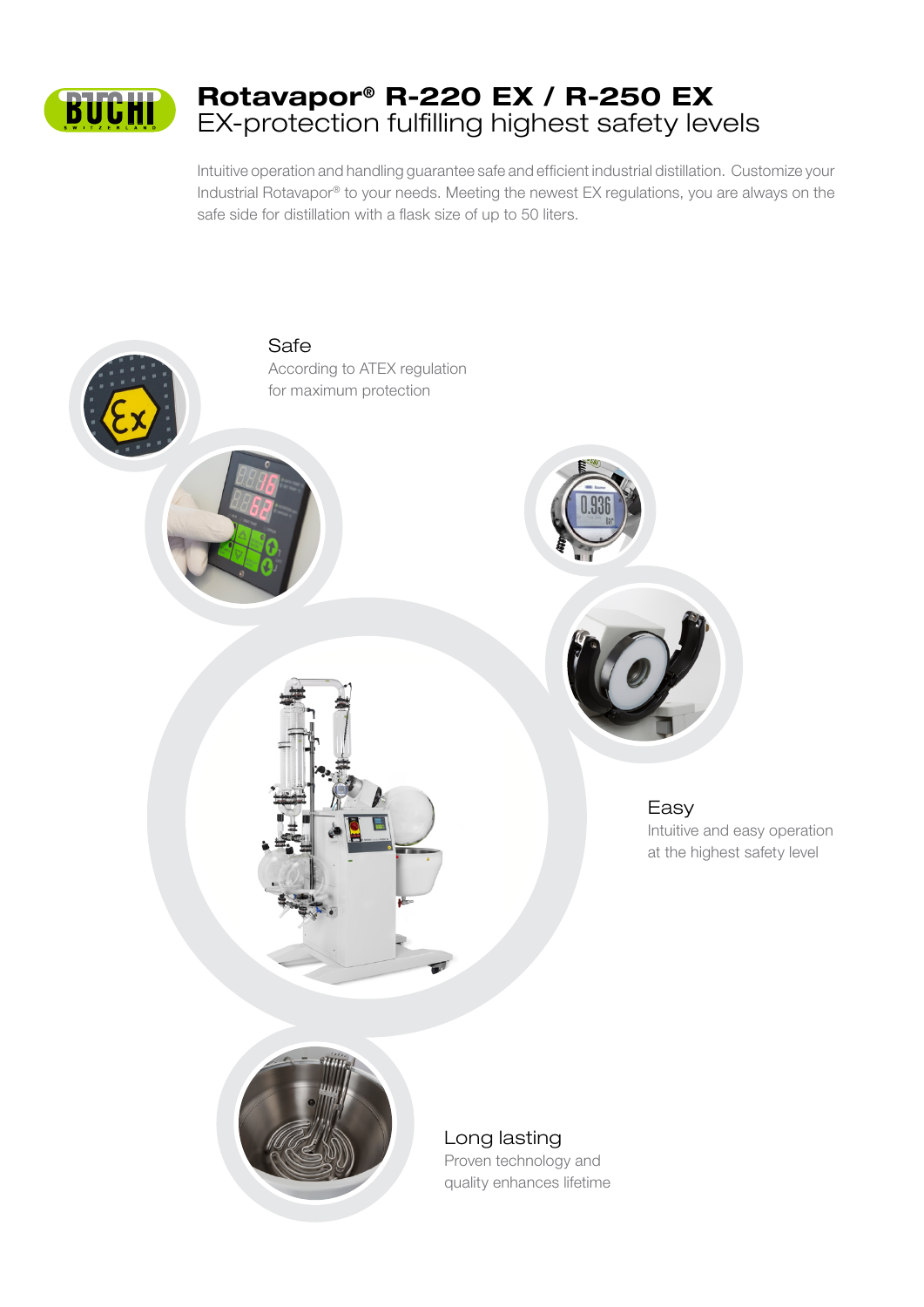

# Rotavapor® R-220 EX / R-250 EX

Key features and advantages

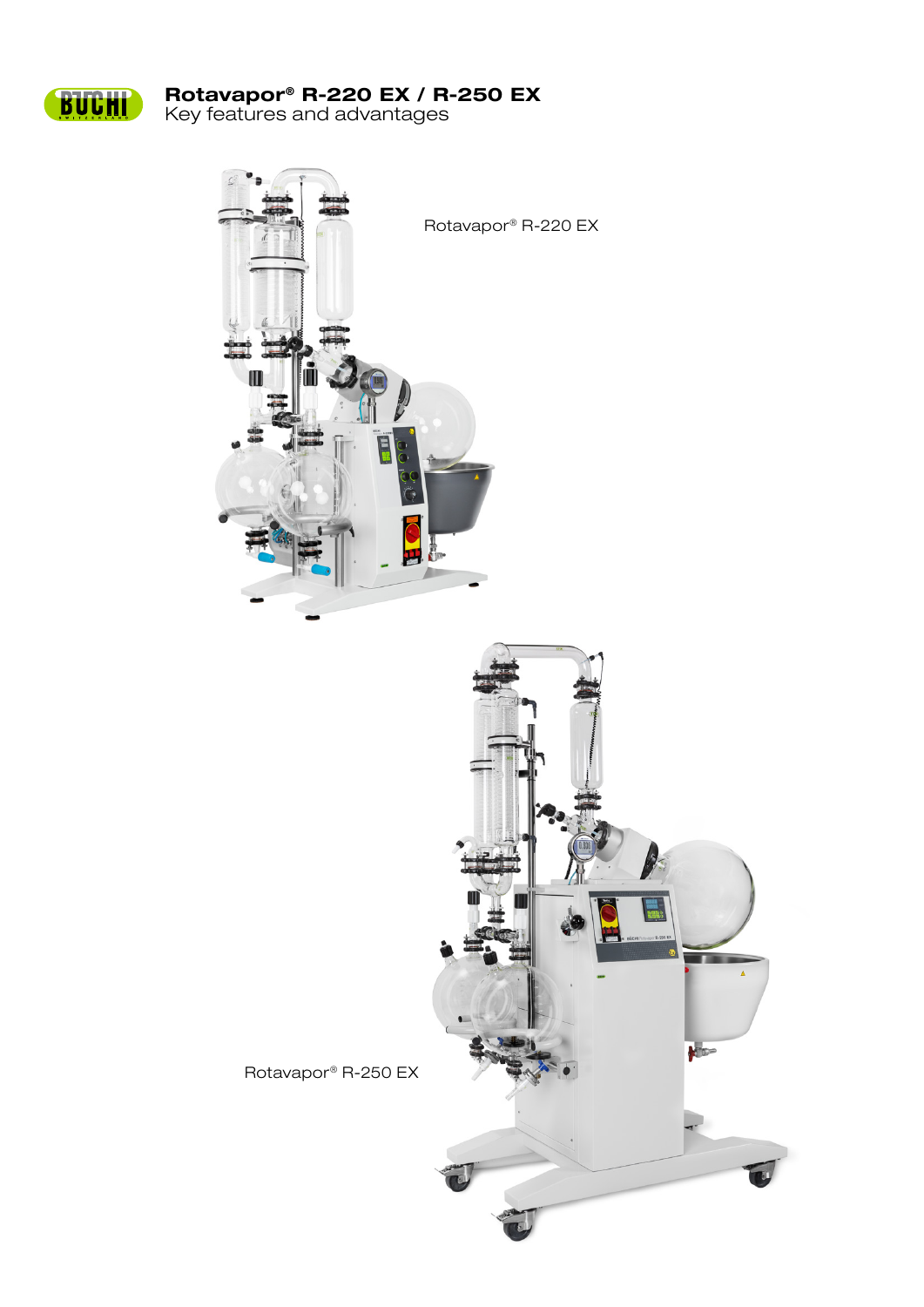## Characteristics:



#### Your partner in Ex protection

An intensive cooperation with external experts ensures that the Rotavapors® comply with the latest regulations.



#### The perfect setup

With a wide range of available glass assemblies, we are able to offer the perfect solution for efficient and gentle distillation of your product.



#### High quality materials

The use of top quality inert materials guarantees a long lasting operation and protect your substance.



#### 24/7 Operation

The robust design and the use of premium quality materials allow for extensive operation under harsh production conditions and guarantee a for long product lifetime.

### Customization? - No Problem!

Although we offer a wide range of configurations and solutions, there are still situations where even the standard setups do not fit your requirements completely. Height restrictions or a special application sometimes require modifications. We are able to support you in such cases by offering a customized solution



#### High performance

As high-throughput is important, we offer distillation rates up to 19 L ethanol per hour with the R-250 EX and up to 13.5 L of ethanol per hour with the R-220 EX



Height restrictions



#### Simplicity and ease of use

The easy and self-explanatory controls ensure a safe and troublefree process. The optional flask handler guarantees a safe one person operation, even with a  $50 \mid$  flask



Special applications (e.g. cooling coil for the bath)